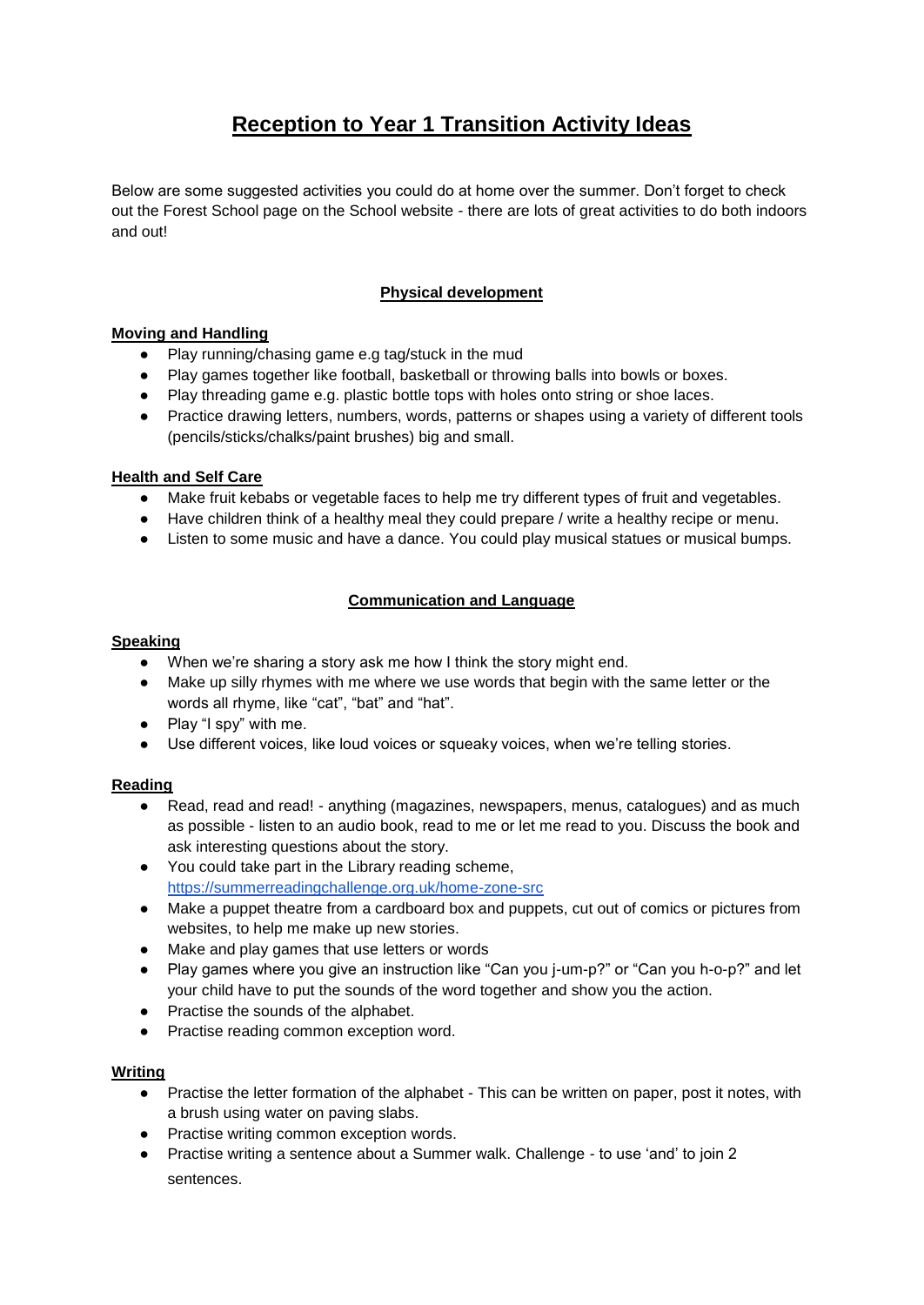- Make a pretend shop and write the price lists.
- Write a shopping list or a menu.
- Write a postcard to a relative you haven't seen or type an email.
- Make a photo book of your family or when you went to the park and write about the pictures.
- Draw a picture of a baby animal. Label it and write a sentence about it.
- Draw a picture of your house and all the people / pets who live there with you. Label each one, so we know who is who.

# Resources to help:

[www.booktrust.org.uk/resources](http://www.booktrust.org.uk/resources) [www.thecommunicationtrust.org.uk](http://www.thecommunicationtrust.org.uk/) [www.literacytrust.org.uk/early\\_years](http://www.literacytrust.org.uk/early_years) [www.readongeton.org.uk](http://www.readongeton.org.uk/) <https://www.oxfordowl.co.uk/>

# **Mathematics**

#### **Numbers**

- Practise counting, recognising and ordering numbers to 20 make a number line or board game.
- Make a picnic with me and let me decide how many sandwiches and bananas we will need. Make a number line with me using birthday cards.
- Play number snap or bingo with numbers that we've cut out of a magazine.
- Sing number songs where I have to count backwards like "Five Little Ducks" or "Ten Fat Sausages".
- Practise number bonds to 10/20.

# **Shape, space and measure**

- Sort out the pairs of shoes so that they go from small to big.
- Make patterns with buttons or lids, like "big, small, big".
- Make an obstacle course and take it in turns to give instructions, like "Go under the blanket", "Go through the tunnel" and "Go behind the chair".
- Talk to me about the time, point it out at different times throughout the day when we are doing things.
- Practise writing the days of the week.
- Begin to learn the months of the year as numbers: January 1, February 2, March 3, April 4 etc.
- Practise writing the short date. Talk about what each number represents.
- Talk about the year: 2020. We can say this as "two thousand and twenty" or "twenty twenty".